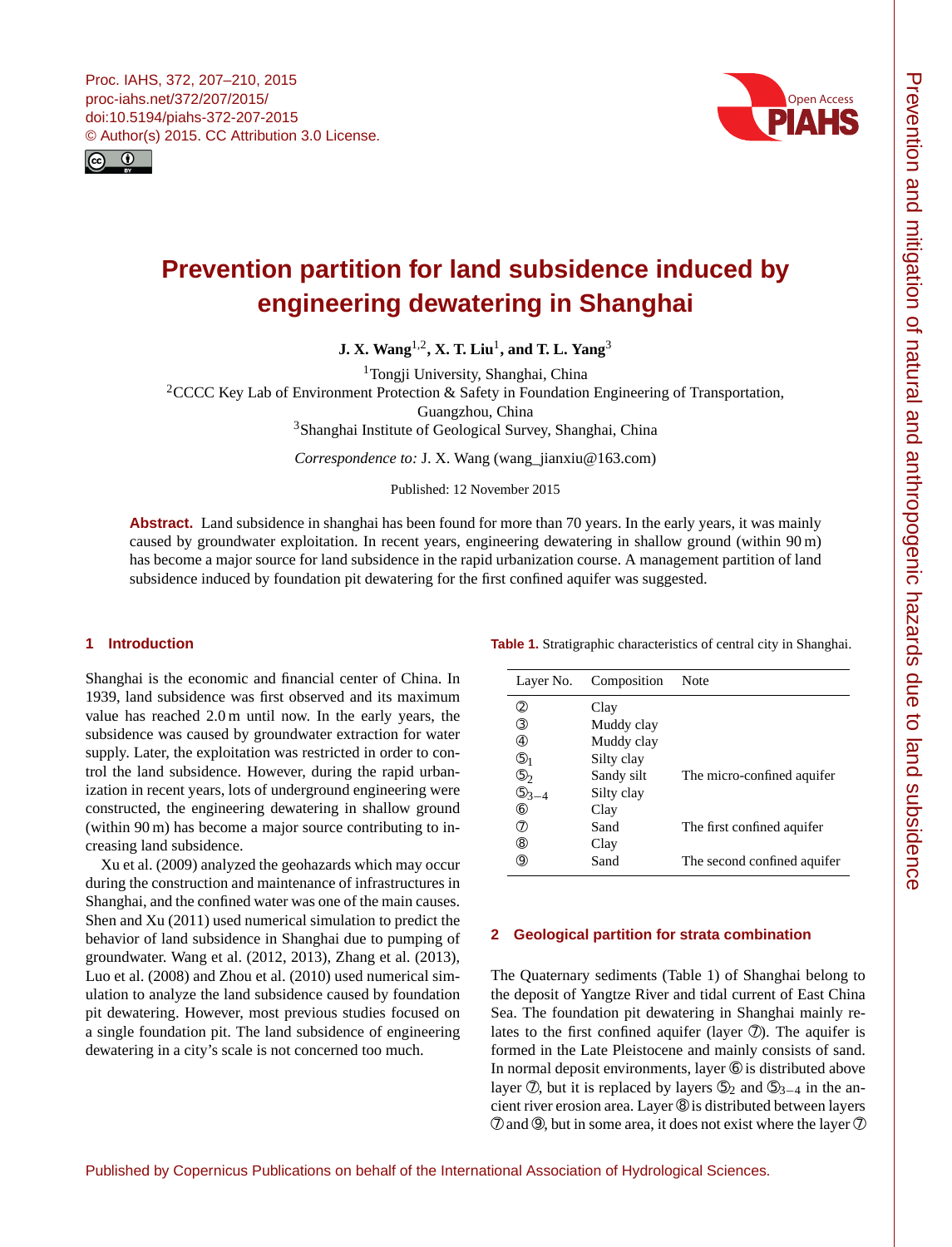## 208 J. X. Wang et al.: Prevention partition for land subsidence induced by engineering dewatering in Shanghai





**Figure 1.** Geological partition for the first aquifer in Shanghai.

is connected with layer ➈. So the first confined aquifer was divided into 7 geological partitions (Fig. 1 and Table 2).

#### **3 Prevention partition for land subsidence**

According to the urban development planning (SMCPA, 2012), the land subsidence prevention was divided into 4 partitions: emphasized prevention area I, emphasized prevention area II, second emphasized prevention area and general prevention area.

# **4 Prevention partition for land subsidence induced by engineering dewatering**

In foundation pit dewatering, the curtain (diaphragm wall) is the most effective way to control the drawdown and land subsidence outside the pit (Wang et al., 2009). Considering the curtain's depth of present technology, the first confined aquifer was divided into 3 partitions in vertical direction. The dividing depth is 60 and 70 m separately.

**Figure 2.** Prevention partition for land subsidence induced by engineering dewatering.

A prevention partition for land subsidence induced by engineering dewatering for the first confined aquifer was suggested (Fig. 2). It includes 11 sub-partitions (Table 3). The maximum drawdown for different foundation pits was suggested for each partition (Table 4).

#### **5 Conclusions**

Engineering dewatering has become a major factor of land subsidence in Shanghai. A prevention partition of land subsidence induced by engineering dewatering for the first confined aquifer was developed and suggested.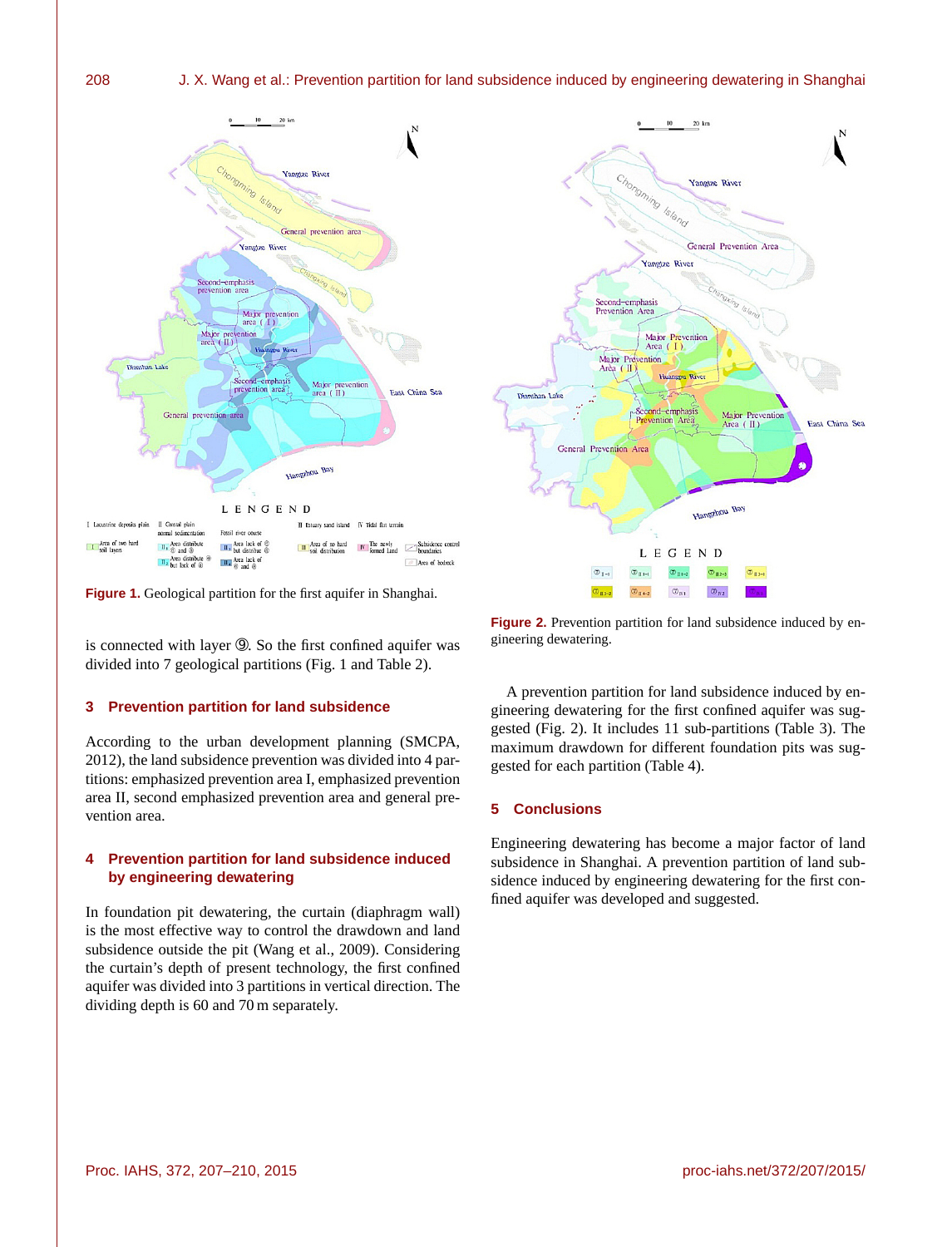**Table 2.** Geological partition for strata combination.

| Deposit environment              |                             |                                                  | Characteristic                                                        | Composition |
|----------------------------------|-----------------------------|--------------------------------------------------|-----------------------------------------------------------------------|-------------|
| Partition                        | Sub-partition               |                                                  |                                                                       |             |
| I<br>(Lacustrine deposits plain) |                             |                                                  | Layers $@$ and $@$                                                    | Silty sand  |
| Н                                | Normal sedimentation        | $\rm{II}_1$<br>$\mathop{\mathrm{II}}\nolimits_2$ | Layers $@$ and $@$<br>Layer <sup>®</sup> , without Layer <sup>®</sup> | Sand        |
| (Coastal plain)                  | Ancient river sedimentation | $\prod_{\mathcal{R}}$<br>$\rm{II}_4$             | Layer ®, without layer ®<br>without layers 6 and 8                    |             |
| Ш<br>(Estuary sand island)       |                             |                                                  | without layers $\circledcirc$ and $\circledcirc$                      | Without     |
| IV<br>(Tidal flat terrain)       |                             |                                                  | Newly formed land                                                     | Sand        |

**Table 3.** Prevention partition for land subsidence induced by engineering dewatering.

| Sedimentary characteristics and strata combination |                 | Bottom depth of the confined aquifer " $B$ " (m)  |        |                                            |
|----------------------------------------------------|-----------------|---------------------------------------------------|--------|--------------------------------------------|
| Partition                                          | Sub-partition   | Combination                                       | Number | Depth $(m)$                                |
|                                                    |                 | Layers $@$ and $@$                                |        | 30 < B < 60                                |
|                                                    | $\rm{II}_1$     | Layers $@$ and $@$                                | 2      | 30 < B < 60<br>B > 60                      |
| П                                                  | II <sub>2</sub> | Layer $\circled{0}$ , without Layer $\circled{0}$ | 3      | 2 and 9 connected                          |
|                                                    | $\prod_3$       | Layer $\circledR$ , without layer $\circledR$     | 2      | 30 < B < 60<br>B > 60                      |
|                                                    | $\rm{II}_4$     | Without layers <b>6</b> and <b>8</b>              | 3      | 2 and 8 connected                          |
| IV                                                 |                 | Newly formed land                                 | 2<br>3 | 30 < B < 60<br>B > 60<br>7 and 8 connected |

**Table 4.** Control indexes of drawdown for partitions for land subsidence induced by engineering dewatering.

| Partition                         | Prevention partition for land subsidence |                                  |                                  |  |  |  |
|-----------------------------------|------------------------------------------|----------------------------------|----------------------------------|--|--|--|
|                                   | Emphasized prevention partition (m)      | Second-emphasized prevention (m) | General prevention partition (m) |  |  |  |
| $\mathcal{O}_{II 1-1}$            | 2.0                                      | 2.0                              | 2.0                              |  |  |  |
| $\mathcal{O}_{\mathrm{II}\,1-2}$  |                                          |                                  |                                  |  |  |  |
| $\mathcal{D}_{II\,2-3}$           | 1.0                                      | 1.0                              | 1.5                              |  |  |  |
| $\mathcal{O}_{\textrm{II}~3-1}$   | 1.5                                      | 2.0                              | 2.0                              |  |  |  |
| $\mathcal{O}_{\textrm{II}~3-2}$   |                                          |                                  |                                  |  |  |  |
| $\overline{\mathcal{O}}_{II}$ 4-3 | 0.5                                      | 1.0                              | 1.5                              |  |  |  |
| $\mathcal{O}_{\mathrm{IV}}$ 2     | 1.0                                      | –                                | 1.5                              |  |  |  |